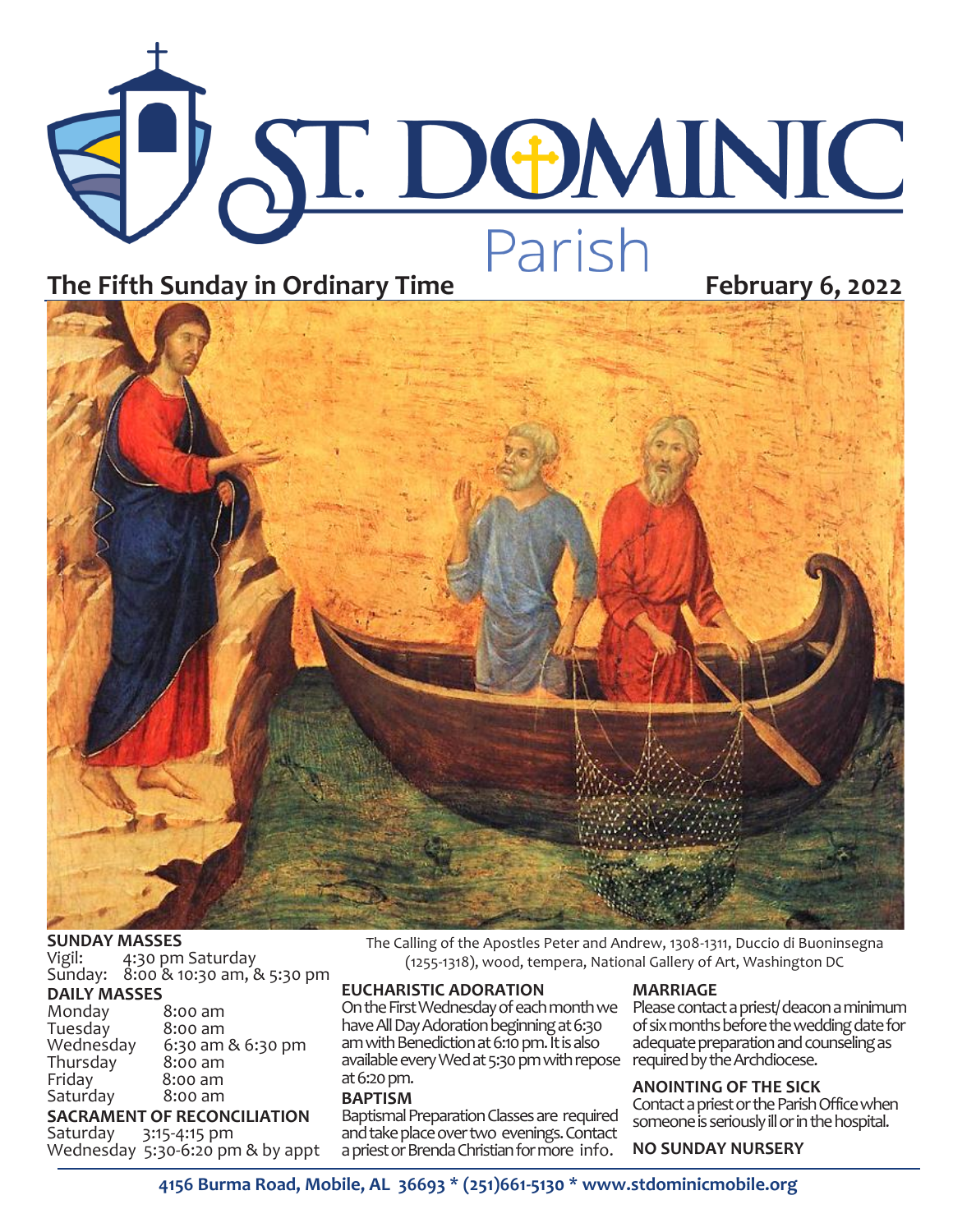| Pastor, Rev. Patrick R. Driscoll                                                                                                                                                                                                                        | <b>Mass Intentions For The Week</b>                                                  |            |                                                                               |  |
|---------------------------------------------------------------------------------------------------------------------------------------------------------------------------------------------------------------------------------------------------------|--------------------------------------------------------------------------------------|------------|-------------------------------------------------------------------------------|--|
| Email: pdriscoll@stdominicmobile.org<br>Deacon Robert E. Kirby, Jr.<br>Email: rkirby@stdominicmobile.org<br>Deacon Aldon O. Ward<br>Email: award@stdominicmobile.org<br>Deacon Wiley J. Christian III<br>Email: wchristian@stdominicmobile.org          | Saturday, Feb 5                                                                      | 4:30 p.m.  | Mae Rehm (D)                                                                  |  |
|                                                                                                                                                                                                                                                         | Sunday, Feb 6                                                                        | 8:00 a.m.  | Raymond Bolden (D)                                                            |  |
|                                                                                                                                                                                                                                                         |                                                                                      | 10:30 a.m. | Sandra & Deacon Ron Martin (L)                                                |  |
|                                                                                                                                                                                                                                                         |                                                                                      | 5:30 p.m.  | Missa pro Populo                                                              |  |
|                                                                                                                                                                                                                                                         | Monday, Feb 7                                                                        | 8:00 a.m.  | Gabriella Lynn Wilson (L)                                                     |  |
| <b>PARISH OFFICE HOURS</b><br>Monday - Friday, 8:00 a.m. - 4:00 p.m.<br><b>ST. DOMINIC CATHOLIC SCHOOL HOURS</b><br>Monday - Friday, 7:15 a.m. - 3:45 p.m.                                                                                              | Tuesday, Feb 8                                                                       | 8:00 a.m.  | Mellanee O'Shea family (L)                                                    |  |
|                                                                                                                                                                                                                                                         | Wed, Feb 9                                                                           | 6:30 a.m.  | Joanne Bosler (L)                                                             |  |
|                                                                                                                                                                                                                                                         |                                                                                      | 6:30 p.m.  | Jimmy Oberkirch (D)                                                           |  |
| The readings for this Sunday, February 6, 2022<br>can be found online using the following link:<br>https://bible.usccb.org/bible/                                                                                                                       | Thursday, Feb 10                                                                     | 8:00 a.m.  | Judy Pueschel (D)                                                             |  |
|                                                                                                                                                                                                                                                         | Friday, Feb 11                                                                       | 8:00 a.m.  | Bill Charbonnet family (L)                                                    |  |
| readings/020622.cfm                                                                                                                                                                                                                                     | Saturday, Feb 12                                                                     | 8:00 a.m.  | Lea Stokes (L)                                                                |  |
| <b>STEWARDSHIP</b>                                                                                                                                                                                                                                      | Please pray for the sick:                                                            |            |                                                                               |  |
| "Then I heard the voice of the Lord saying, 'Whom<br>shall I send? Who will go for us?' 'Here I am,' I said,<br>'send me!"<br>Isaiah 6:8                                                                                                                | Marguerite Blackard<br>Charlotte Brady<br>Georgette Brocato                          |            | <b>Bill Klein</b><br>Cooper Klein<br>Vicky Klein                              |  |
| Every day, in little ways and in big ways, God<br>asks, "Whom shall I send?" Whether it is someone<br>to take on a new ministry, to give a friendly smile<br>to a stranger or to say a word of encouragement                                            | <b>WM Cazalas</b><br>Mahala Church<br>Susan Coffey<br><b>Charisse Gonzalas</b>       |            | Mary Lindamood<br>Christian Lofton<br>Sam Lyons<br>Eleesha Neese              |  |
| to a friend, God constantly provides opportunities<br>to help someone in need. God is always talking to<br>us; we just need to pay more attention. When<br>you hear God calling have the courage to walk<br>through the door and say "Here I am, Lord." | David Gonzalas<br>Jacque Green<br>Ray Green<br>Barbara Harrington<br>Charlie Hawkins |            | Clarence Pool<br>Sandy Quinnelly<br>Laurie Rel<br>Mike Rehm<br>Rose Mary Rehm |  |

## **Bishop Barron's Series: The Creed Continues Every Sunday at 9:05 am through February 13 In the Main Hall of the Murphy Center**

Confessions are available on **Wednesdays from 5:30-6:20 pm and Saturdays from 3:15-4:15 pm.**  You are encouraged to come and obtain forgiveness of your sins in our confessionals or by appointment with one of the priests.

A message from the St. Vincent de Paul Society. Thank you to our MOST giving parishioners! Our total collections from last weekends Fifth Sunday Top Hat Collections totaled \$1898.07.

## **We have updated our sick list for 2022.**

Phillip Roebling Louis Seiter Ava Smith Joe Verneuille

Those who called/ emailed have remained on the sick list and we have removed all others. If you would like your name or the name of your loved one added to the list please call the Parish Office at (251) 661-5130 or email mwilson@stdominicmobile.org. Please remember, if you have a family member in the hospital and would like a clergy member to visit, let the Parish Office know by calling or emailing.

If you have not returned your Catholic Charities pledge card, please do so now. If you prefer to donate online, you can text "CCA" to 91999 for a link. Envelopes are available in the pew. It is our goal to have every family participate to the best of their ability. We ask that you answer the Call to

Gabriel Hawkins Katie Histing Cory Kalifeh Mary Kerr

Give to those in need through your prayerful generosity to this year's Catholic Charities Appeal.

Please, help our Parish meet our goal of \$191,000.00 this year and obtain 100% participation.